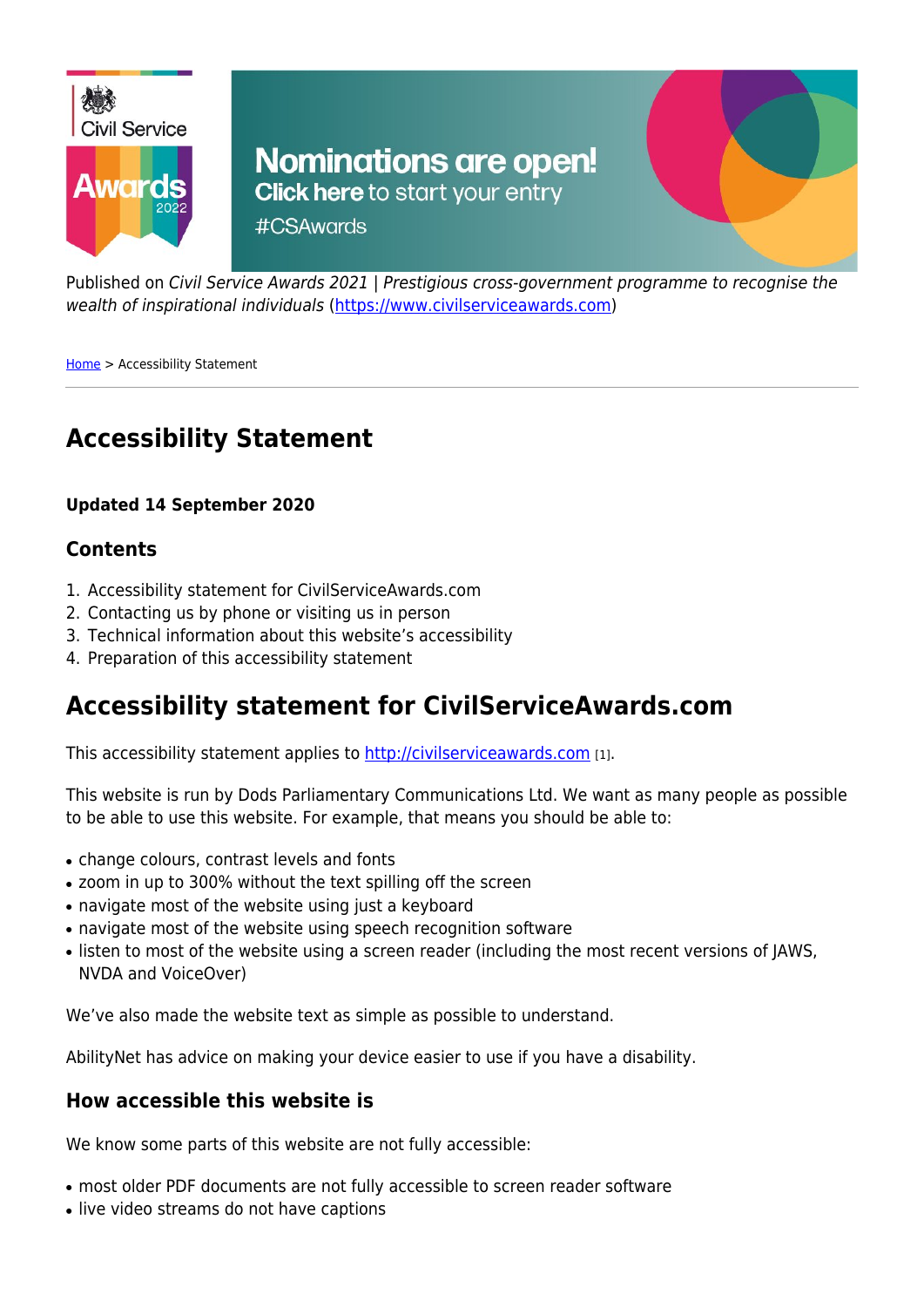### **Feedback and contact information**

If you need information on this website in a different format like accessible PDF, large print, easy read, audio recording or braille:

- email: Alan Bosshard-Carter ([Alan.Bosshard@dodsgroup.com](mailto:Alan.Bosshard@dodsgroup.com) [2])
- $\bullet$  call: +44 (0) 207 593 5500

We'll consider your request and get back to you in 10 working days.

#### **Reporting accessibility problems with this website**

We're always looking to improve the accessibility of this website. If you find any problems not listed on this page or think we're not meeting accessibility requirements, contact: Alan Bosshard-Carter [\(Alan.Bosshard@dodsgroup.com](mailto:Alan.Bosshard@dodsgroup.com) [2])

#### **Enforcement procedure**

The Equality and Human Rights Commission (EHRC) is responsible for enforcing the Public Sector Bodies (Websites and Mobile Applications) (No. 2) Accessibility Regulations 2018 (the 'accessibility regulations'). If you're not happy with how we respond to your complaint, [contact the Equality](https://www.equalityadvisoryservice.com/) [Advisory and Support Service \(EASS\)](https://www.equalityadvisoryservice.com/) [3].

# **Contacting us by phone or visiting us in person**

We provide a text relay service for people who are D/deaf, hearing impaired or have a speech impediment.

Our offices have audio induction loops, or if you contact us before your visit we can arrange a British Sign Language (BSL) interpreter.

Find out how to contact us: <http://www.civilserviceawards.com/contact> [4].

# **Technical information about this website's accessibility**

Dods Parliamentary Communications Ltd is committed to making its website accessible, in accordance with the Public Sector Bodies (Websites and Mobile Applications) (No. 2) Accessibility Regulations 2018.

#### **Compliance status**

This website is fully compliant with the [Web Content Accessibility Guidelines version 2.1](https://www.w3.org/TR/WCAG21/) [5] AA standard.

### **Preparation of this accessibility statement**

This statement was prepared on 18 September 2020. It was last reviewed on 14 September 2020.

This website was last tested on 18 September 2020. The test was carried out by Dods Parliamentary Communications Ltd.

We used this approach to deciding on a sample of pages to test: